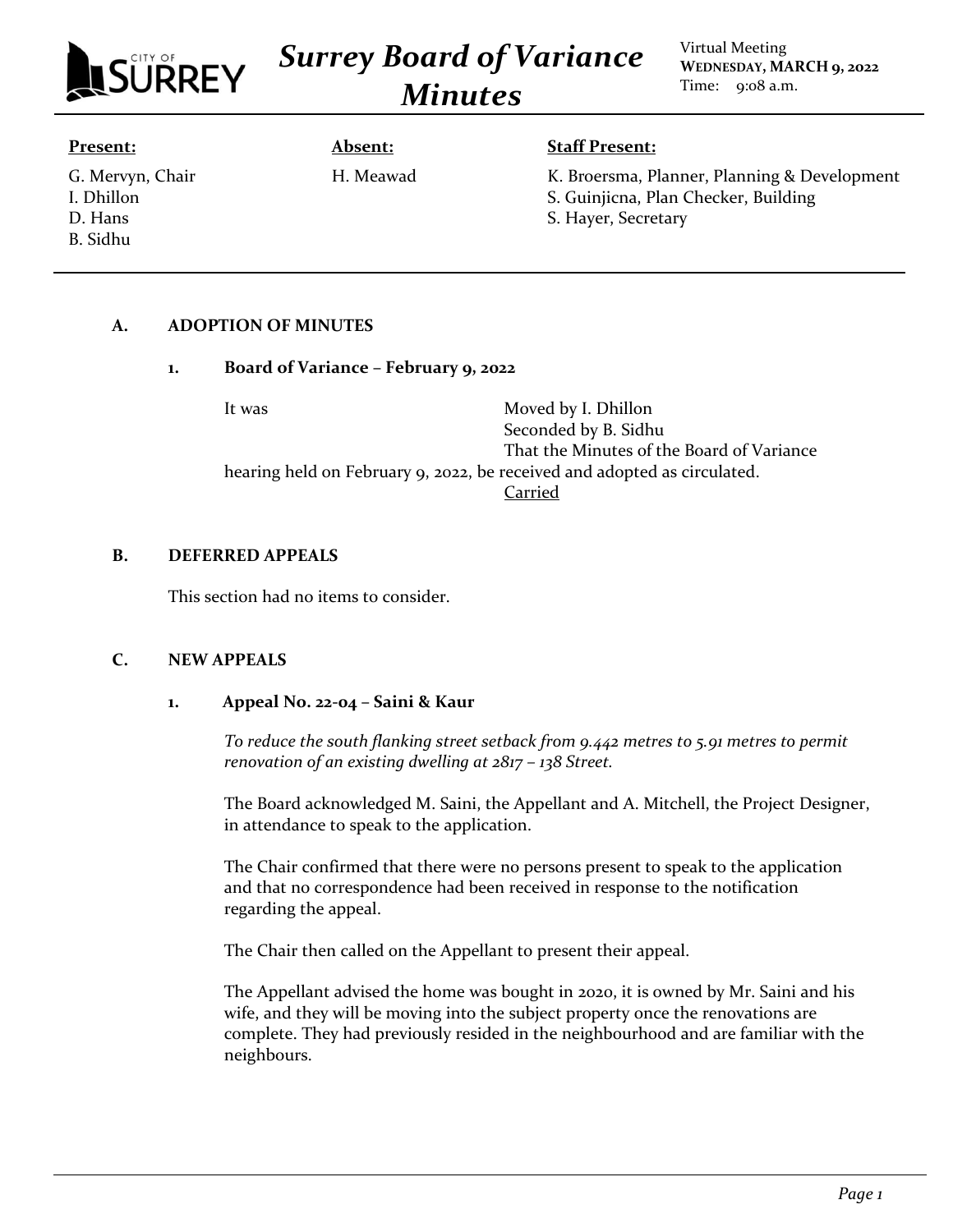The Appellant engaged with Planning staff in January 2021 but to due constraints caused by COVID-19, staff were unable to review the application and provide comments until November 2021. The original set of plans squared off the addition above the garage which is designated as a recreation room with a balcony. Planning staff advised the recreation room encroached on the southern flanking street and the collector road setback. With rising costs associated with the delay, the Appellant changed the plans to conform with existing Zoning Bylaws, eliminating the recreation room from the design to comply and receive the appropriate building permits. The Appellant confirmed building permits for the revision have been issued and renovation has commenced but the space above the reconstruction of the area above the garage has held off until the Appellant could appear before the Surrey Board of Variance.

A. Mitchell, the Project Designer, advised the project eliminated any expansion to the rear as the subject site has a Class A watercourse in the rear west portion. As the applicant is not proposing an addition to the western portion of the house, Planning staff exempted the requirement for a Sensitive Ecosystem Development Permit and Hazard Lands Development Permit. The existing dwelling was built in compliance with the previous Zoning Bylaw, but is not under the current Zoning Bylaw. The Appellant is trying to create the least amount of impact and does not want to encroach on the setbacks of another dwelling, exacerbate the existing encroachment on the south property line or apply for a Development Permit. The footprint of the dwelling will not change as the Appellant is proposing to enclose the space and create a balcony on the upper floor of the garage where the dwelling currently sits. One post will be installed to support the balcony and it will encroach, but not more than the existing building currently does.

In response to questions from the Board, Keith Broersma, Planner, confirmed the existing building was built in 1989 and was in conformance under the previous Zoning Bylaw. Under the current RH-G Zone, the southern setback is 7.5 metres, whereas the current structure is at 6.4 metres. The setback is dedicated to future road development, which the City may expropriate, but is not likely in the foreseeable future.

In response to questions from the Board, the Appellant made the following comments:

- The Appellant advised that the current design as permitted by the City will impact how the Appellant is able to utilize the space. The Appellant is not looking to build outside what the subject property is zoned for and is heavily invested in creating a home and seeing value in the renovation.
- The Appellant advised if the Board were to deny his application, he will proceed with the City approved permit he obtained in November.

In reviewing photographs of the site and the floorplans, Members of the Board made the following comments regarding the requested variance:

• Hardship is present as the existing house was built according to the previous Zoning Bylaw. The Appellant is not changing the footprint of the existing property, they are only adding one post to support the proposed balcony.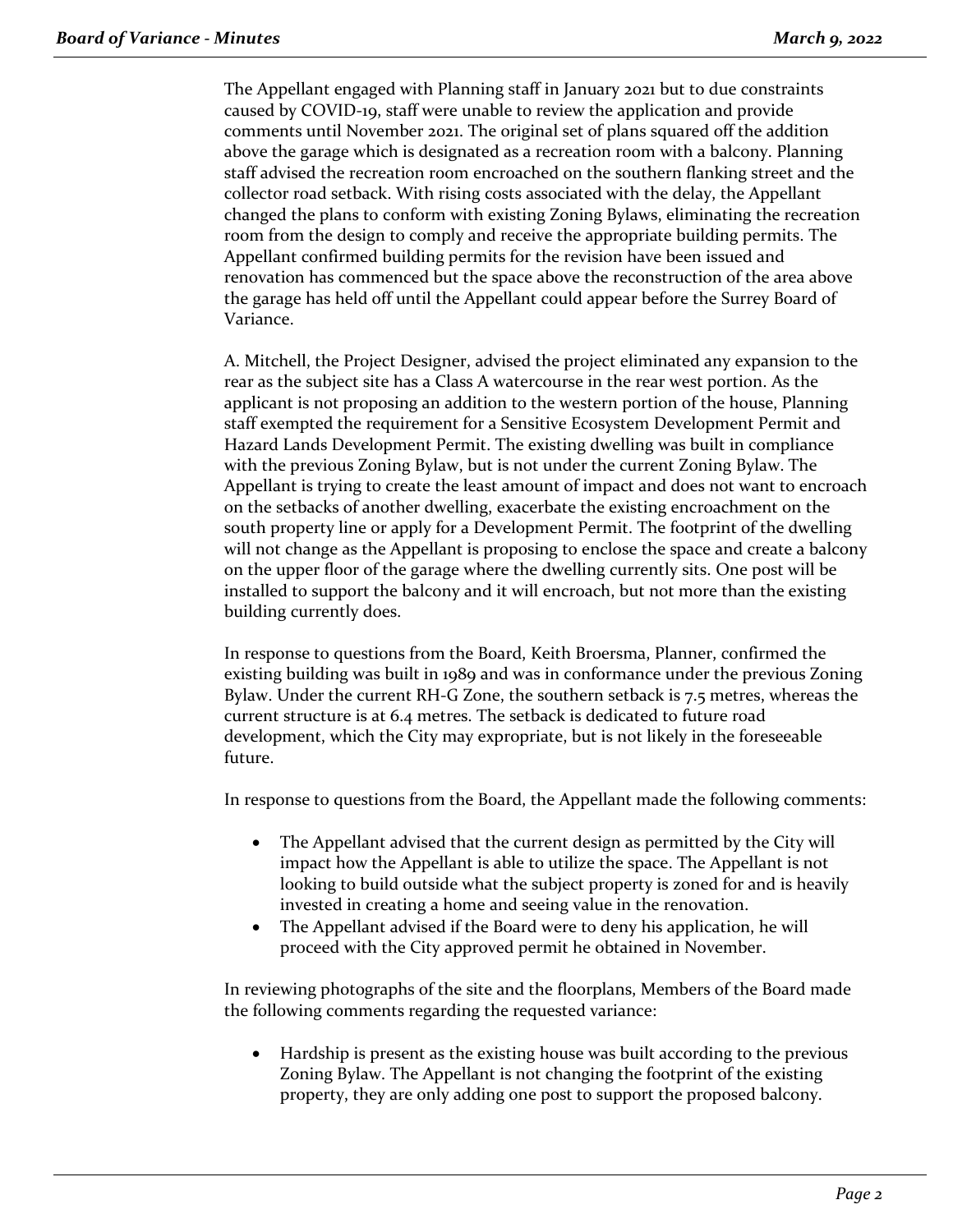The proposed reduction to the south property line setback is not unreasonable and only a minor intrusion into the required setback, in consideration of what was already there existing.

It was Moved by I. Dhillon Seconded by B. Sidhu That the Board finds that undue hardship would be caused to the Appellant by compliance with the Zoning Bylaw and orders that Appeal No. 22-04, permission to reduce the south flanking street setback from 9.442 metres to 5.91 metres to permit renovation of an existing dwelling at 2817 – 138 Street, as presented to the Board, be allowed.

Carried

# **D. OTHER BUSINESS**

# **1. Verbal Update: The 80/20 Rule and Floodplain Issues**

Keith Broersma, Planner, advised that discussions have been held internally pertaining to the 80/20 Rule and the floodplain issues. The Planning Department updates the Zoning Bylaw on a semi-regular basis along with annual housekeeping. The Community Planning Division has added both items to their agenda for review. It will take several months as updates and housekeeping items to the Zoning Bylaw are presented to the mayor and Council once or twice a year.

In response to questions from the Board, K. Broersma, Planner, made the following comments:

- The Board's concerns are being seriously considered, particularly with the item regarding Bridgeview height restrictions as staff would be focusing on a discreet geographical area. Planning staff need to conduct a review and determine what the appropriate height restriction would need to be. The City may need to engage with an outside consultant to do a review on the appropriate height restrictions.
- As the 80/20 Rule affects properties across the City, staff need time to consider the ramifications to the Zoning Bylaw as it is a layered document, and this is a complex issue. Currently, staff are unable to advise what a good resolution is.

In response, Members of the Board advised they are pleased to see progress regarding the above initiatives and would be interested in updates as they are available.

# **E. NEXT MEETING**

The next Board of Variance hearing is scheduled to be held on Wednesday, April 13, 2022, at 9:00 a.m.